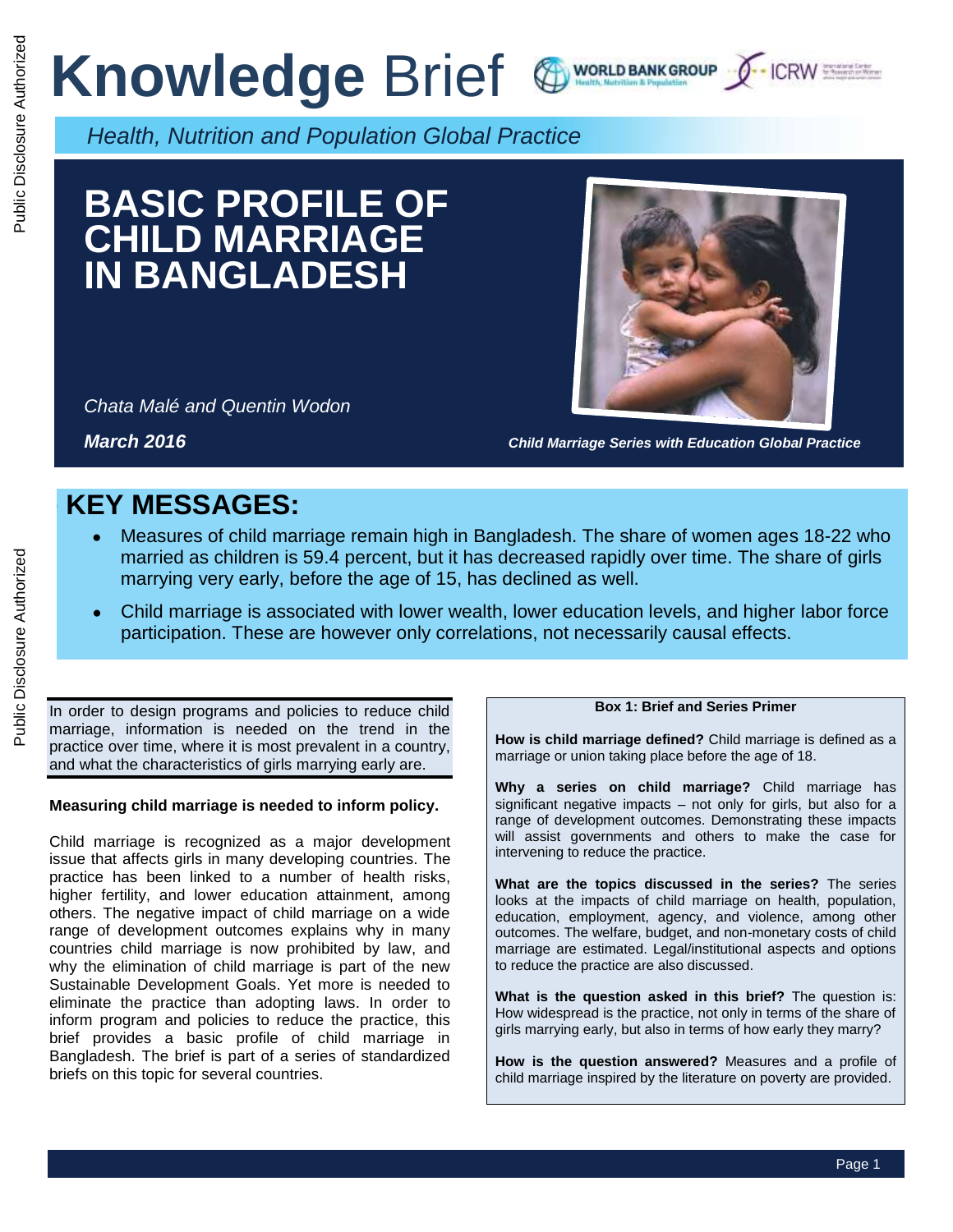ė

 $\overline{a}$ 

#### **Six in ten women in Bangladesh still marry early.**

The analysis is based on data from the 2011 Demographic and Health Survey (DHS) for Bangladesh. This is the latest DHS available. Table 1 provides basic statistics on the age at first marriage for women. Two samples are considered: women ages 18 to 22, which is the youngest age group that can be used to measure child marriage in the country<sup>1</sup>, and women ages 18-49 (the women's questionnaire in the DHS collects data for women up to age 49). A large share of women marry below the age of 18 in both groups, but especially among the larger age group. Many women marry before the age of 15, but again especially among women ages 18-49. This suggests that child marriage has decreased over time.

| Table 1: Age at First Marriage for Women (%) |
|----------------------------------------------|
|----------------------------------------------|

|                              | 18-22 years | 18-49 years |
|------------------------------|-------------|-------------|
| Not married                  | 24.5        | 7.4         |
| 18 or Above                  | 16.1        | 20.5        |
| Below 12                     | 0.5         | 1.7         |
| 12                           | 1.9         | 3.5         |
| 13                           | 9.6         | 18.5        |
| 14                           | 10.9        | 13.4        |
| 15                           | 13.1        | 14.0        |
| 16                           | 12.2        | 12.1        |
| 17                           | 11.2        | 9.0         |
| Total                        | 100.0       | 100.0       |
| Mean age at first marriage   | 15.8        | 15.7        |
| Source: Authors' estimation. |             |             |

The consequences of child marriage are not the same whether girls marry at 12 or 17. Measures inspired from the poverty literature help in capturing better how early girls marry (see the annex). The headcount (H) measures the share of girls who marry early. The child marriage gap (CMG) measures the "depth" of the practice, taking into account how early girls marry. The squared gap (SG) puts even more weight on the girls who marry very early.

#### **Beyond the share of girls who marry early, other measures of child marriage are also important.**

The negative impact of child marriage for a girl's health, education, and well-being is often larger when the girl marries very early. For example, child marriage is known to have a negative impact on school enrollment and attainment. The earlier a girl marries, the more likely it is that she will drop out early and thereby have a low level of education attainment. This will not only limit her employment and earnings potential for the rest of her life,

but it will also have other negative consequences for her as well as for her children.

Most studies on child marriage report the incidence of child marriage - the share of girls who marry early (before 18), sometimes also with the share of girls who marry very early, before age 15. Such statistics are useful, but they do not capture the "depth" and "severity" of the practice very well. Better measures of child marriage can be adopted from the poverty literature (Ngyuen and Wodon (2012). Three measures are used here: the incidence of child marriage or headcount index, the child marriage gap, and the squared child marriage gap. Definitions of these measures is provided in the annex. The measures are estimated for child marriage as well as very early marriage defined as marrying before age 15.

The child marriage gap represents the "depth" of child marriage. It takes into account not only the share of girls who marry early, but also the mean number of years of early marriage. When using the child marriage gap for the evaluation of programs or policies, instead of simply looking at the share of the girls who marry early, more weight is placed on the girls who marry at a very young age. While the child marriage gap takes into account the average number of years of early marriage for girls who marry early, the squared gap takes into account the square of that number, thereby putting even more emphasis on girls who marry very early and taking into account inequality in the age of marriage among girls marrying early.

The incidence of child marriage in Bangladesh in 2011 was high, but much lower than that observed 25 years ago. There has been a reduction in how early girls marry.

#### **Child marriage is still persistent.**

Table 2 provides trends over time in the measures of child marriage inspired by the poverty literature. Consider first the age group 18-22. In that age group almost six in ten girls marry before the age of 18 (59.4 percent for the 18- 22 age group). The child marriage gap (CMG) is at 10.1 percent and the squared gap (SG) at 2.1 percent for that group. By estimating the same measures on older groups, the table provides the trend in child marriage over time. When considering the 18 years threshold, there has been a large decline in the headcount, and an even larger decline (in proportional terms) in other measures, suggesting that girls tend to marry less early when they marry as children. Nevertheless, the incidence of child remains fairly high.

The fact that girls who marry early may marry less early is confirmed by the measures based on the 15 years age threshold which suggest a larger decline in the headcount for those measures. The share of girls marrying as children has decreased by 23 percentage points over the

<sup>&</sup>lt;sup>1</sup> Child marriage measures must be estimated on the population older than 18, because some younger girls not yet married in the survey could still get married by age 18. It is best to measure child marriage as early as possible after the age of 18 to provide data on conditions as current as possible, which is why the age bracket 18-22 is used here.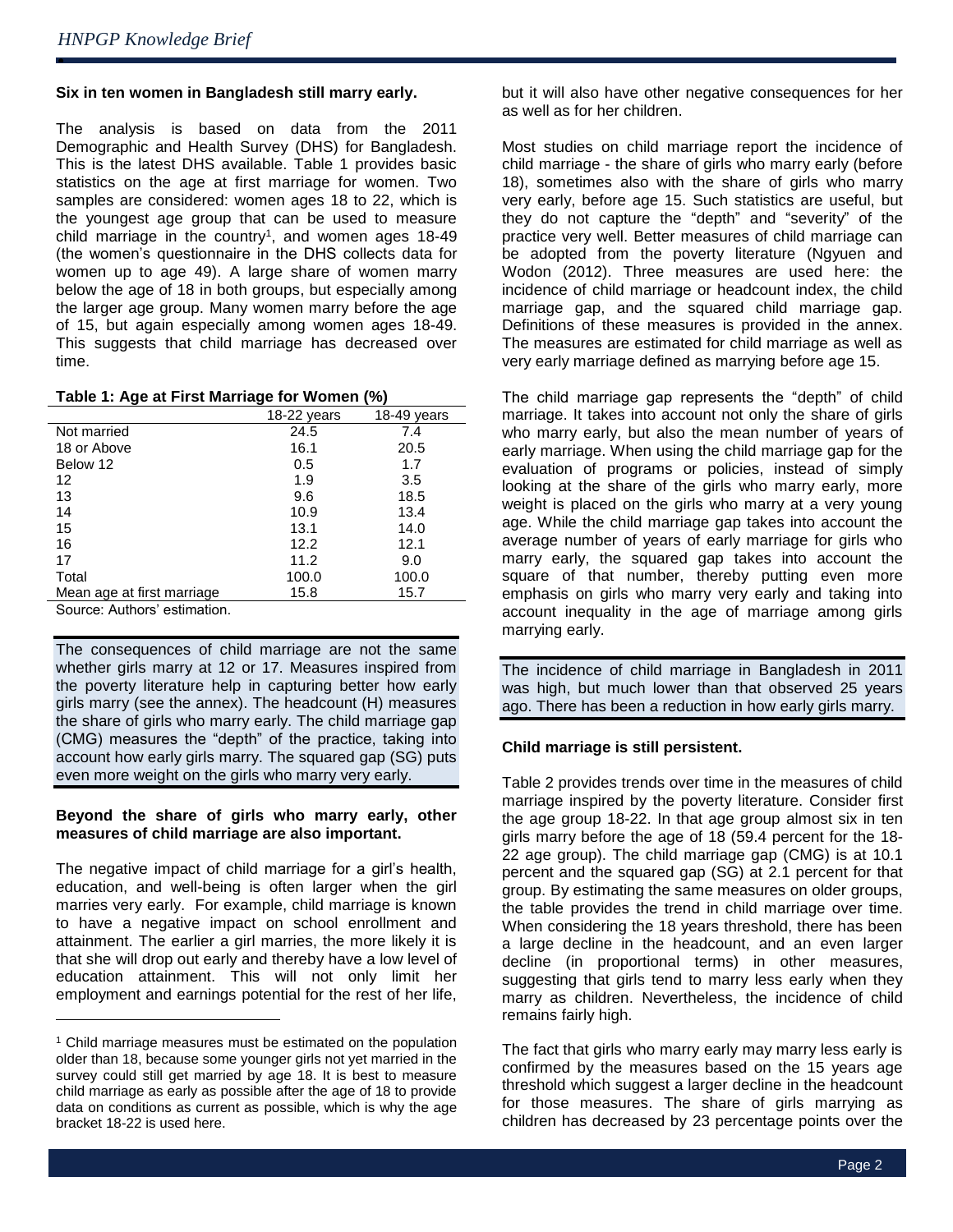last 25 years (the approximate time gap between the first and last age group). The decline for extreme child marriage (15 years threshold) is larger at 28 points<sup>2</sup>.

|                 | 18 years |            |     | 15 years |            |     |
|-----------------|----------|------------|-----|----------|------------|-----|
|                 | н        | <b>CMG</b> | SG  | н        | <b>CMG</b> | SG  |
| All 18-49 years | 72.1     | 14.1       | 3.3 | 37.0     | 4.5        | 0.7 |
| Age group       |          |            |     |          |            |     |
| 18-22 years     | 59.4     | 10.1       | 2.1 | 22.9     | 2.5        | 0.3 |
| $23-30$ years   | 71.9     | 13.7       | 3.1 | 35.4     | 4.2        | 0.6 |
| 31-40 years     | 76.4     | 15.6       | 3.8 | 42.0     | 5.3        | 0.8 |
| 41-49 years     | 82.3     | 17.8       | 4.5 | 50.5     | 6.6        | 1.1 |

#### **Table 2: Trend in Child and Very Early Marriage (%)**

Source: Authors' estimation.

#### **Girls are more likely to marry early if they live in rural areas and are from poorer socio-economic groups.**

Child marriage is more prevalent in rural than in urban areas. There are also differences between regions, with the lowest measures observed in Sylhet and the highest measures observed (according to the headcount index for the 18 years threshold) in Rangpur, followed by Rajshahi, Khulna, and Dhaka. The ranking of the regions in terms of the measures obtained with the 15 and 18 years thresholds tends to be similar, but differences tend to be magnified further when considering the lower age threshold for extreme child marriage. Apart from Sylhet, child marriage is less prevalent in Chittagong.

Rural girls are more likely to marry early than urban girls. Girls from the bottom four quintiles of wealth are much more likely to marry than girls from the top quintile.

#### **Table 3: Child Marriage by Location, Age 18-22 (%)**

|                  | 18<br>years |      |     | 15<br>vears |            |     |  |
|------------------|-------------|------|-----|-------------|------------|-----|--|
|                  | н           | CMG  | SG  | н           | <b>CMG</b> | SG  |  |
| All 18-22 years  | 59.4        | 10.1 | 2.1 | 22.9        | 2.5        | 0.3 |  |
| Region           |             |      |     |             |            |     |  |
| Barisal          | 60.0        | 9.5  | 1.9 | 20.0        | 2.1        | 0.3 |  |
| Chittagong       | 50.9        | 7.9  | 1.5 | 16.1        | 1.7        | 0.2 |  |
| Dhaka            | 60.2        | 10.2 | 2.2 | 22.7        | 2.6        | 0.4 |  |
| Khulna           | 64.7        | 11.0 | 2.3 | 22.9        | 2.7        | 0.4 |  |
| Rajshahi         | 68.2        | 12.6 | 2.8 | 32.8        | 3.5        | 0.5 |  |
| Rangpur          | 72.4        | 13.4 | 3.0 | 35.4        | 3.9        | 0.5 |  |
| Sylhet           | 36.1        | 5.2  | 1.0 | 9.6         | 0.9        | 0.1 |  |
| <b>Residence</b> |             |      |     |             |            |     |  |
| Urban            | 51.1        | 8.6  | 1.8 | 18.8        | 2.2        | 0.3 |  |
| Rural            | 62.6        | 10.7 | 2.2 | 24.5        | 2.6        | 0.3 |  |

Source: Authors' estimation.

l

Household welfare is measured through a wealth index with households categorized in five quintiles from poorest to richest. For most women the level of wealth observed is that of the household in which they married, not their household or origin, but it is likely that many women marry with men who have similar socio-economic profiles, so the quintile after marriage may not be that different from the quintile before. Also, for younger women, assets and wealth may be lower than for older women. In Bangladesh, the measures of child marriage differ quite a bit by quintile, but it is only in the top quintile of wealth that child marriage is much less prevalent.

| Table 4: Child Marriage by Quintile, Age 18-22 (%) |  |  |  |
|----------------------------------------------------|--|--|--|
|----------------------------------------------------|--|--|--|

|                         | 18 years |            |     | 15 years |            |     |
|-------------------------|----------|------------|-----|----------|------------|-----|
|                         | н        | <b>CMG</b> | SG  | н        | <b>CMG</b> | SG  |
| All 18-22 years         | 59.4     | 10.1       | 2.1 | 22.9     | 2.5        | 0.3 |
| <b>Wealth quintiles</b> |          |            |     |          |            |     |
| Poorest                 | 74.4     | 13.9       | 3.0 | 36.3     | 3.9        | 0.5 |
| Poorer                  | 67.1     | 11.8       | 2.5 | 27.8     | 3.1        | 0.4 |
| Middle                  | 60.7     | 10.4       | 2.2 | 23.3     | 2.5        | 0.3 |
| Richer                  | 57.1     | 9.3        | 1.9 | 20.3     | 2.3        | 0.3 |
| Richest                 | 43.6     | 6.5        | 1.3 | 12.0     | 1.4        | 0.2 |

Source: Authors' estimation.

#### **Child marriage is associated with lower education attainment and a lower likelihood of literacy.**

Table 5 provides data on child marriage by level of education of the women, as well as literacy. Child marriage affects education attainment negatively, because girls often drop out of school when they marry. The causality goes the other way as well, as the ability to pursue one's education may help delay the age at marriage. This relationship between education and child marriage is apparent in the data, in that the measures of child marriage tend to be higher among women with lower levels of education. The same relationship is observed when considering literacy where three categories are considered: the woman cannot read at all, can read part of a sentence, or can read a full sentence.

The relationship between child marriage and schooling is important for policy as the causality goes both ways. Child marriage may lead to dropouts and lower education attainment. But the reverse is true as well: keeping girls in school is often one of the best ways to delay marriage.

Marrying between the ages of 15 and 17 tends to affect primarily secondary education enrollment or completion, and may not necessarily affect the completion of primary education. But marrying even earlier can also prevent girls from completing their primary education (primary school takes in principle six years to complete, but some students start primary school late and may also repeat grades, so the actual age of completion may be delayed).

<sup>2</sup> These measures have standard errors (not shown to save space). Some differences may not be statistically significant.